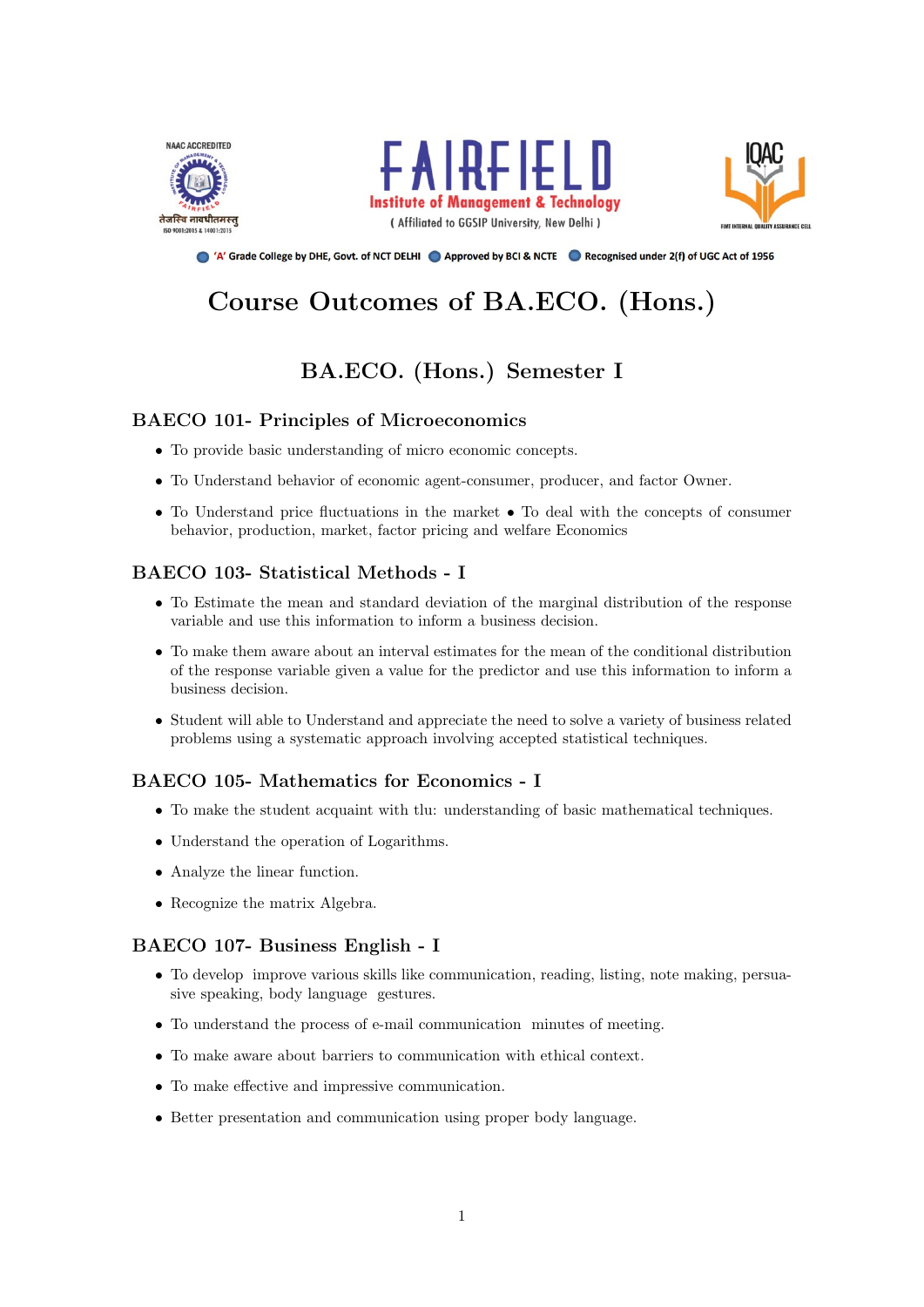## BA.ECO. (Hons.) Semester II

## BAECO 102- Principles of Macro Economics

- To familiarize themselves with various issues and concepts in introductory macroeconomics.
- To understand theoretical aspects of Macro Economics.
- To understand systems facts and the latest theoretical developments in Macro Economics.
- Describe the National Income Accounting.

## BAECO 104 - Statistical Methods - II

- To Estimate the mean and standard deviation of the marginal distribution of the response variable and use this information to inform a business decision.
- To make them aware about an interval estimates for the mean of the conditional distribution of the response variable given a value for the predictor and use this information to inform a business decision.
- Student will able to Understand and appreciate the need to solve a variety of business related problems using a systematic approach involving accepted statistical techniques.

## BAECO 106- Mathematics for Economics - II

- Introduce the students 10 different optimization techniques required for fundamental analysis of variables.
- Describe the mathematical derivatives of cost and revenue functions.
- Write down the maximization, minimization of cost and profit.
- Understand the optimization.

## BAECO 108- Business English - II

- To introduce students to the conventions of business communication through select works of literature.
- Familiarize students with the processes 01 communication. Comprehension and language usage.
- Encouraging the students to critically engage with literary texts.

## BA.ECO. (Hons.) Semester III

#### BAECO 201- Intermediate Micro Economics-I

- To gain comprehensive understanding of concepts and applications of Consumer Choice and Production Decision.
- To understand the classification of market.
- To Describe the Price and Output determination of Firms and Industry.
- To describe the classical and Keynesian theories of Interest.
- To Understand the theories of profit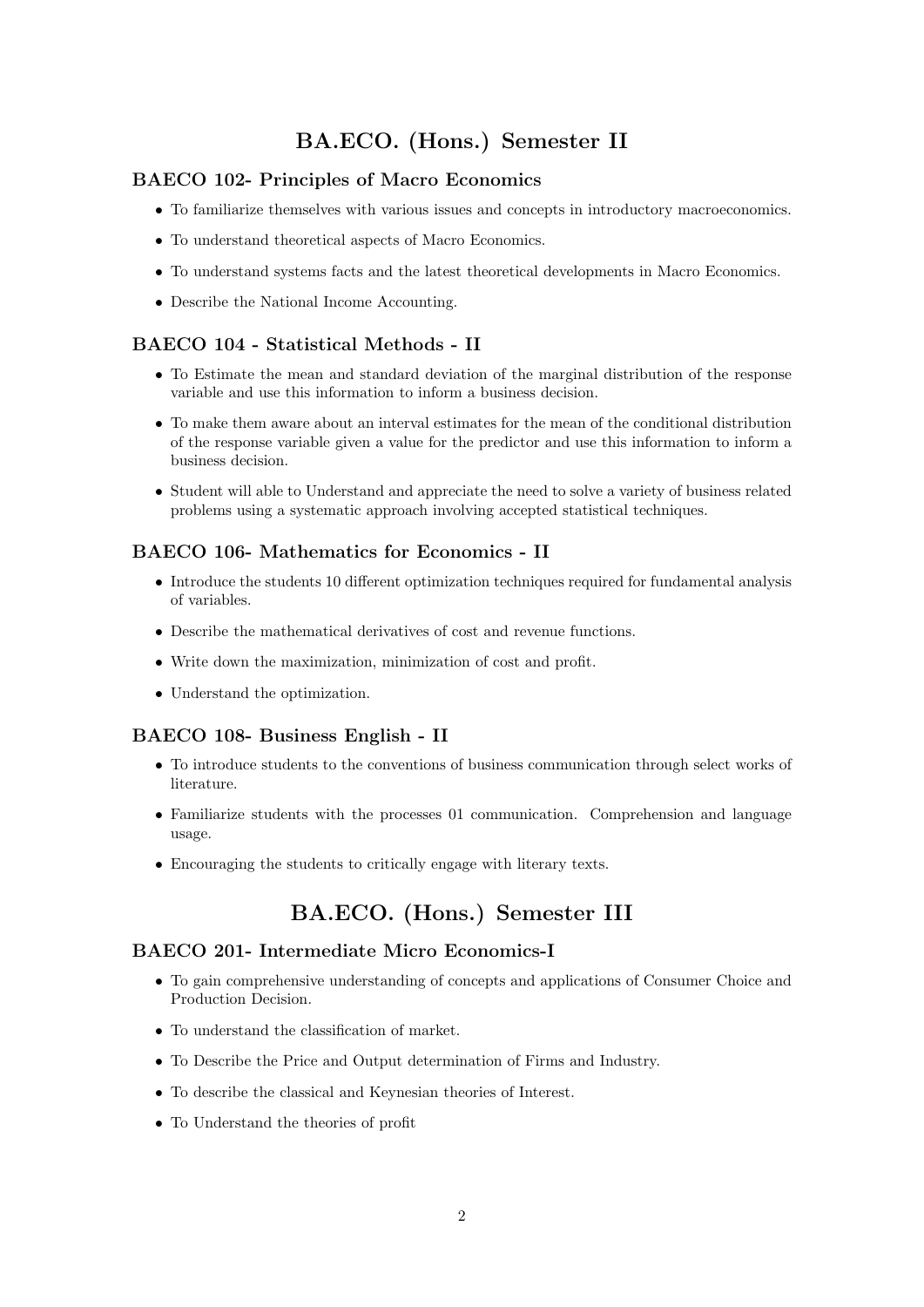## BAECO 203- Intermediate Macro Economics-I

- To understand the concept of Monetary and Fiscal Policies.
- To understand the role of expectation in determination of Macroeconomic Variables.
- To understand the theories of Employment.
- To Describe the National Income Accounting

#### BAECO 205- History of Economic Thought

- To understand various schools of Economic Thoughts.
- To understand Production and Distribution role of the Government.
- Identify the Marxian Economic theories.
- Describe the classical theory of Value and Capital.
- Recognize the Ricardian Economic theories

#### BAECO 207- Introduction to Econometrics

- Understanding in quantitative techniques with in economics.
- Role of statistics in economics.
- to equip the students with primary statistical and mathematical tools for analyzing economic problems

#### BAECO 209- Functional Hindi-I

• To take up language as a subject in Economics.

## BA.ECO. (Hons.) Semester IV

#### BAECO 202- Intermediate Micro Economics-II

- To Study the concept of General Equilibrium Framework
- To Study Different Market structures.
- To provide an Introduction to Game theory

#### BAECO 204- Intermediate Macro Economics-II

- To familiarize the students with different concept of Macroeconomic Variables.
- To understand the determinants and Impact Macroeconomic Variables.
- To Understand the Concept of Open Economy.
- To understand the various models of Growth.

#### BAECO 206- Introduction to Development Economics

- To enable the students to understand the theories and strategies of growth and development.
- To impart knowledge about the issues relating to sustainable development, environment protection and pollution control measures.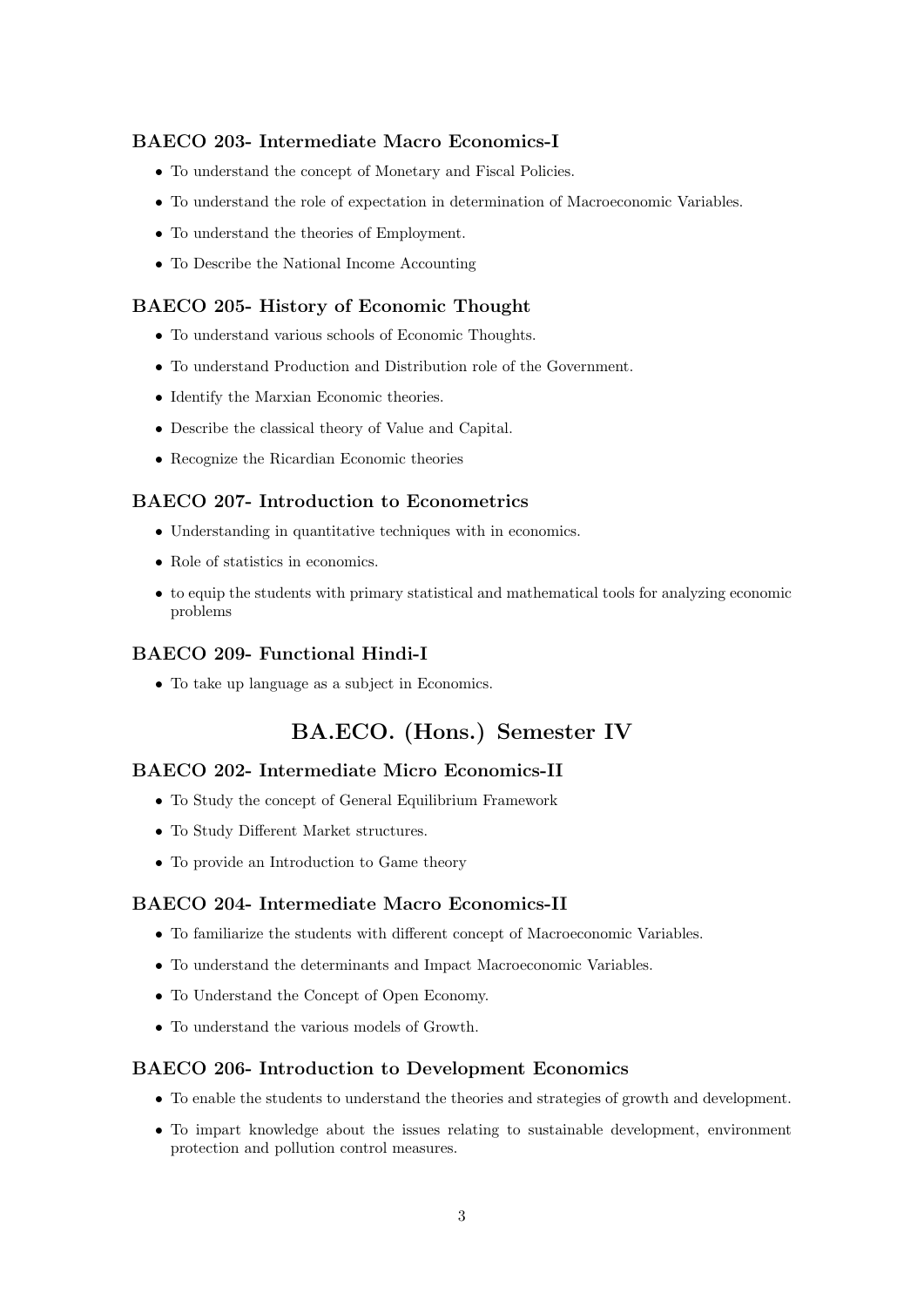## BAECO 208- Monetary Economics

- To familiarize the students with various concept of Financial Markets.
- To understand the determinants and Applications of Economic Theory in Monetary Economics.
- To understand and describe the Quantity theories of money.
- To understand the financial reforms.

## BAECO 210- Functional Hindi-II

• To take up language as a subject in Economics.

## BA.ECO. (Hons.) Semester V

#### BAECO 301- International Economics

- To familiarize the students with various issues and concepts in International Economics.
- Develop Understanding of theories of international trade.
- To examine the impact of the trade policies on the dynamic gains.

## BAECO 303- Public Economics-I

- To find Nature and scope of public economics.
- To analyze meaning and importance of federalism.
- To understand role of state in fostering the economic activities via budget and fiscal policies.
- It enables the students to understand the various issues between central and State Government.

## BAECO 305- Economic Development of India-I

- To enable the students to understand the theories and strategies of growth and development.
- To impart knowledge about the issues relating to sustainable development, environment protection and pollution control measures.

## BAECO 311- Economics of Micro Finance

- To familiarize the students with objectives, achievements and challenges of Micro Finance.
- To understand changing role of the financial sector of the economy.
- To understand financial sector reforms in most of the countries

## BAECO 313- Agriculture Economics

• • To understand the various sources of Agriculture Finance. • To Understand the Agriculture Labour. • To understand Agriculture and Economic Development